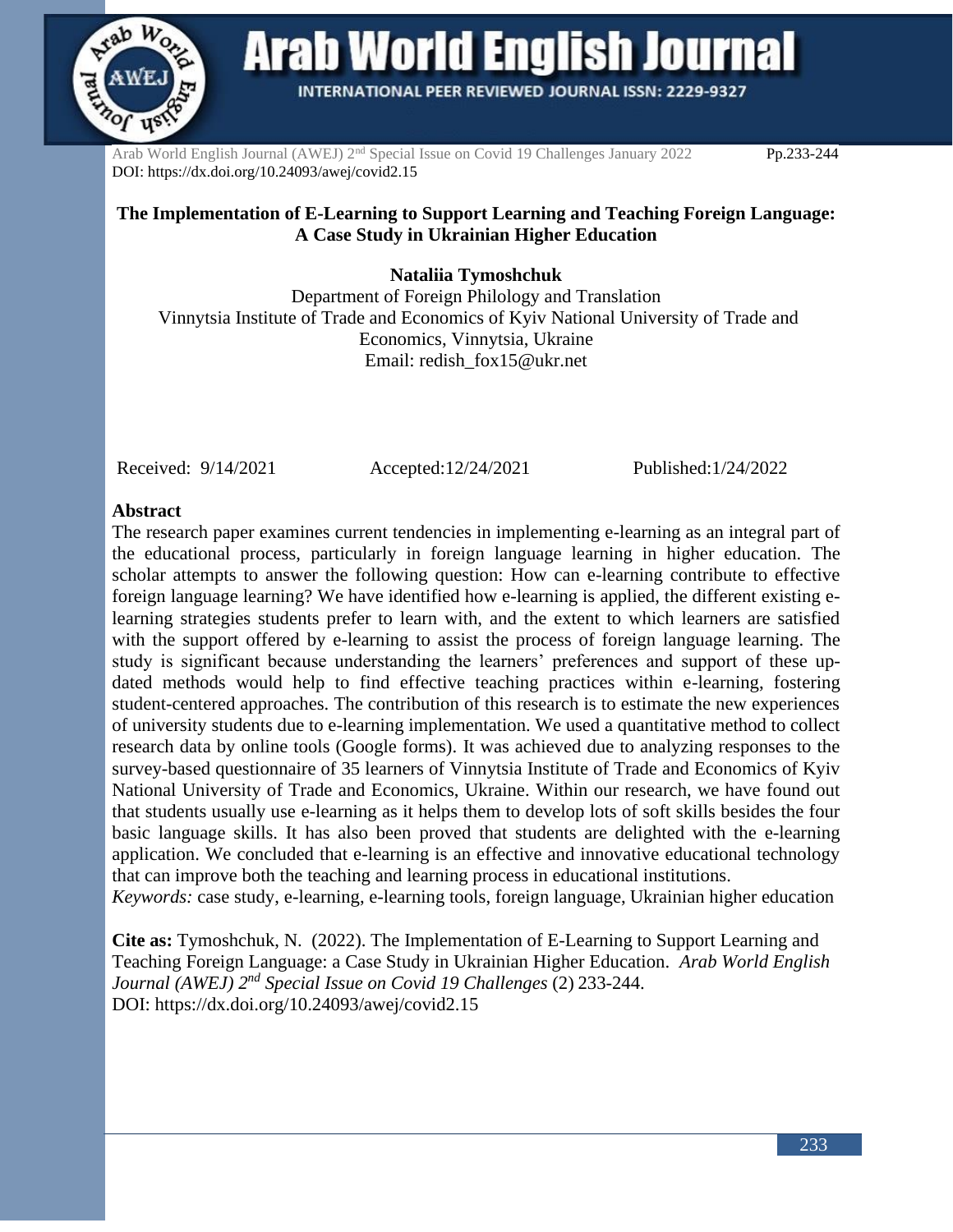# **Introduction**

Foreign languages have been taught without computers and the Internet worldwide for ages. Teachers have been actively using chalk, boards, and markers, and their physical presence at the lesson has been inseparable from the notion of education. However, growth and technological progress have drastically affected teaching methods. The role of digital resources and interactive techniques in teaching has increased recently. Implementation of up-to-date educational digital forms and electronic didactic tools make the learning far more effective. The Internet has become one of the most important sources for obtaining and distributing information for teachers and learners.

Today, online teaching is necessary because the deadly disease Covid-19 has shaken the entire world. Lots of students study online; blended learning is also widely used. Traditional education has been replaced by the so-called digital one utilizing the convenience and popularity of the Internet. Thus, technologies have become an integral part of teaching and learning, and they have revolutionized our lives. The Internet let the Universities teach in the ongoing global pandemic of coronavirus disease. The rationale of the study comes from it focusing on students' experiences during the pandemic.

E-learning as an instrument used in higher education to foreign language learning evolved from an optional technique to an indispensable tool. The higher education system in Ukraine is experiencing some constructive changes since its traditional model does not meet the current needs of society. The COVID-19 pandemic has caused the transfer to e-learning (Ivanytska, Dovhan, Tymoshchuk, Osaulchyk & Havryliuk, 2021). This article intends to analyze e-learning applications in foreign language learning in Ukrainian higher education, researching standard methods used in foreign language learning and the student's attitude towards them and their impact on language learning. The significance of this study is that understanding the learners' preferences and support of these up-dated methods would help to find effective teaching practices within e-learning, fostering student-centered approaches.

Our study aims to analyze e-learning application in foreign language learning in Ukrainian higher education, research standard techniques used in foreign language learning and the student's attitude towards them, and their impact on language learning. The following research questions guide this study: 1. Are the students motivated to learn a foreign language using e-learning strategies? 2. Can e-learning strategies improve students' learning performance and motivation, making them more involved and interested in the educational process? 3. What e-learning strategies did learners use? 4. How can e-learning contribute to effective foreign language learning? 5. What is the students' attitude towards e-learning application in foreign language learning?

# **Literature Review**

Modern academic and scientific publications represent lots of e-learning definitions, but it is controversial to find a common one as they emphasize its various elements. Thus, Sangrà, Vlachopoulos, and Cabrera (2012) described four categories of purposes, i.e., 1) technologydriven, 2) delivery-system-oriented, 3) communication-oriented, and 4) educational-paradigm oriented.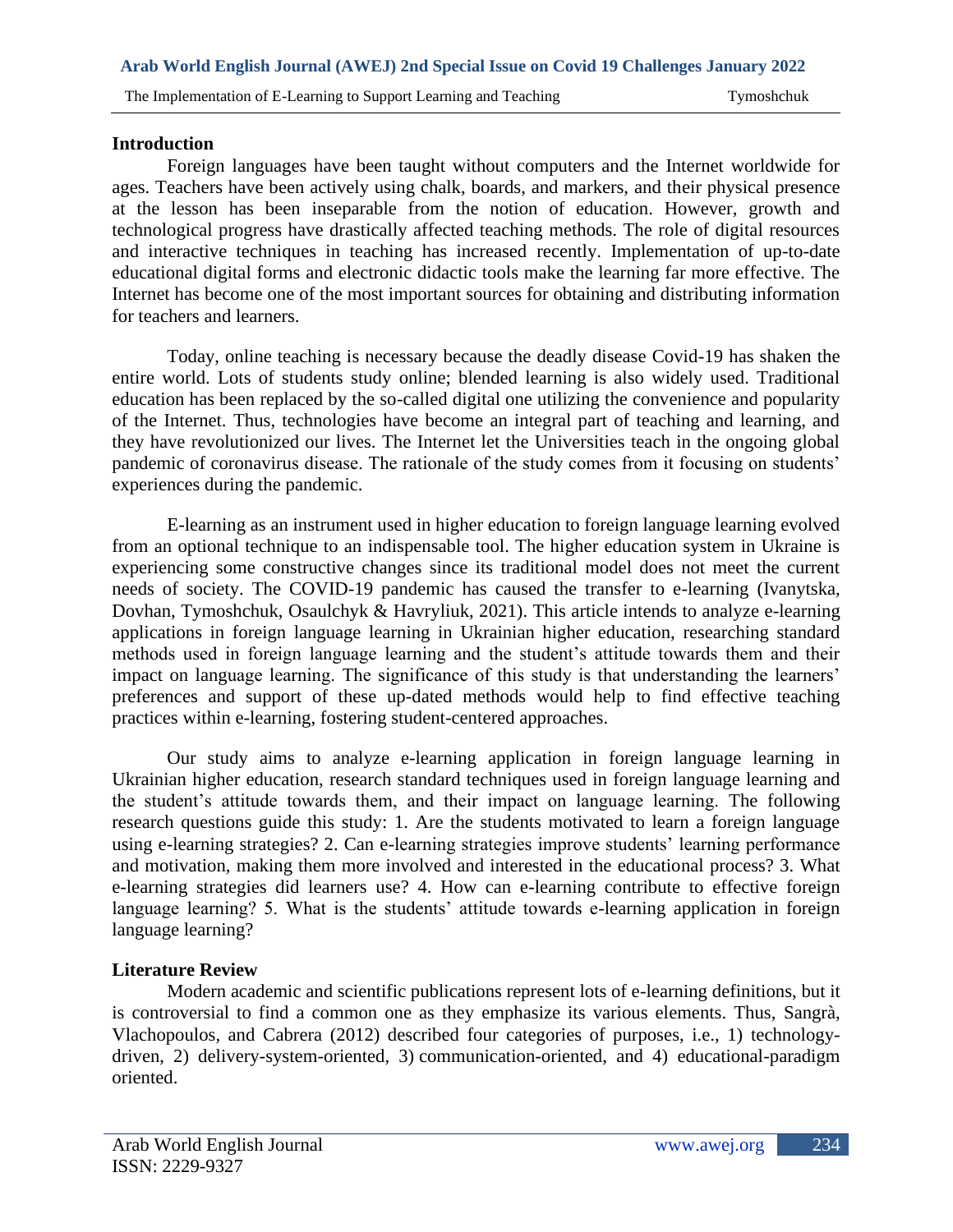The Implementation of E-Learning to Support Learning and Teaching Tymoshchuk Tymoshchuk

The first category mainly includes definitions emphasizing the technological characteristics of e-learning while presenting its other aspects as secondary ones. They interpret e-learning as the technology application for learning, e.g., Guri-Rosenblit (2005) has characterized e-learning as "the use of electronic media for a variety of learning purposes that range from add-on functions in conventional classrooms to full substitution for the face-to-face meetings by online encounters" (p. 469).

Delivery-system-oriented definitions present e-learning as a method of accessing knowledge via learning, teaching, or training. Thus, they focus on the accessibility of resources, not considering the results of any achievements. For example, Koohang and Harman (2005) consider e-learning to be "the delivery of education (all activities relevant to instructing, teaching, and learning) through various electronic media" (p. 77).

The third category (communication-oriented) investigates e-learning as a communication, interaction, and collaboration tool. According to Bermejo (2005), e-learning is education through computerized communication systems as an environment for communication, information exchange, and interaction between students and tutors. We consider Bermejo's definition as a representative sample of a communication-oriented one.

The last category of definitions (educational-paradigm-oriented) describes e-learning as a new learning approach or an improvement on an existing didactic paradigm. For instance, "elearning is the use of new multimedia technologies and the Internet to improve the quality of learning by facilitating access to resources and services, as well as remote exchange and collaboration" (Alonso, López, Manrique, & Viñes, p. 218).

There is no face-to-face interaction between teacher and student in e-learning. Reviewing the literature, we have found that the Internet acts as an intermediate between tutor and learner, providing flexibility for learning and teaching. Some scholars believe that the development of the Internet has turned distance learning into e-learning. These terms are often considered to have the same meaning. In our opinion, distance learning and e-learning are two distinct and separate teaching techniques with similar characteristics. Bates (2005), explaining the difference between e-learning and online, stated that e-learning could encompass any form of telecommunications and computer-based learning, while online learning means using specifically the Internet and the Web. Thus, Bates (2005) has emphasized that e-learning implies the application of computers or other means of communication technologies for learning purposes. In contrast, online learning is defined as knowing where the Internet is applied.

E-learning as an instrument used in higher education to foreign language learning evolved from an optional technique to an indispensable tool. Indeed, its adoption at higher educational institutions has several benefits. Many researchers and scientists have considered the advantages of e-learning technologies adoption into education, particularly in higher schools. Analyzing the e-learning advantages gathered from the literature review, we should mention its flexibility when every student can choose the place and time suiting them; it considers the individual learners' differences allowing self-pacing; it also motivates students to interact with others exchanging and respecting the different point of views.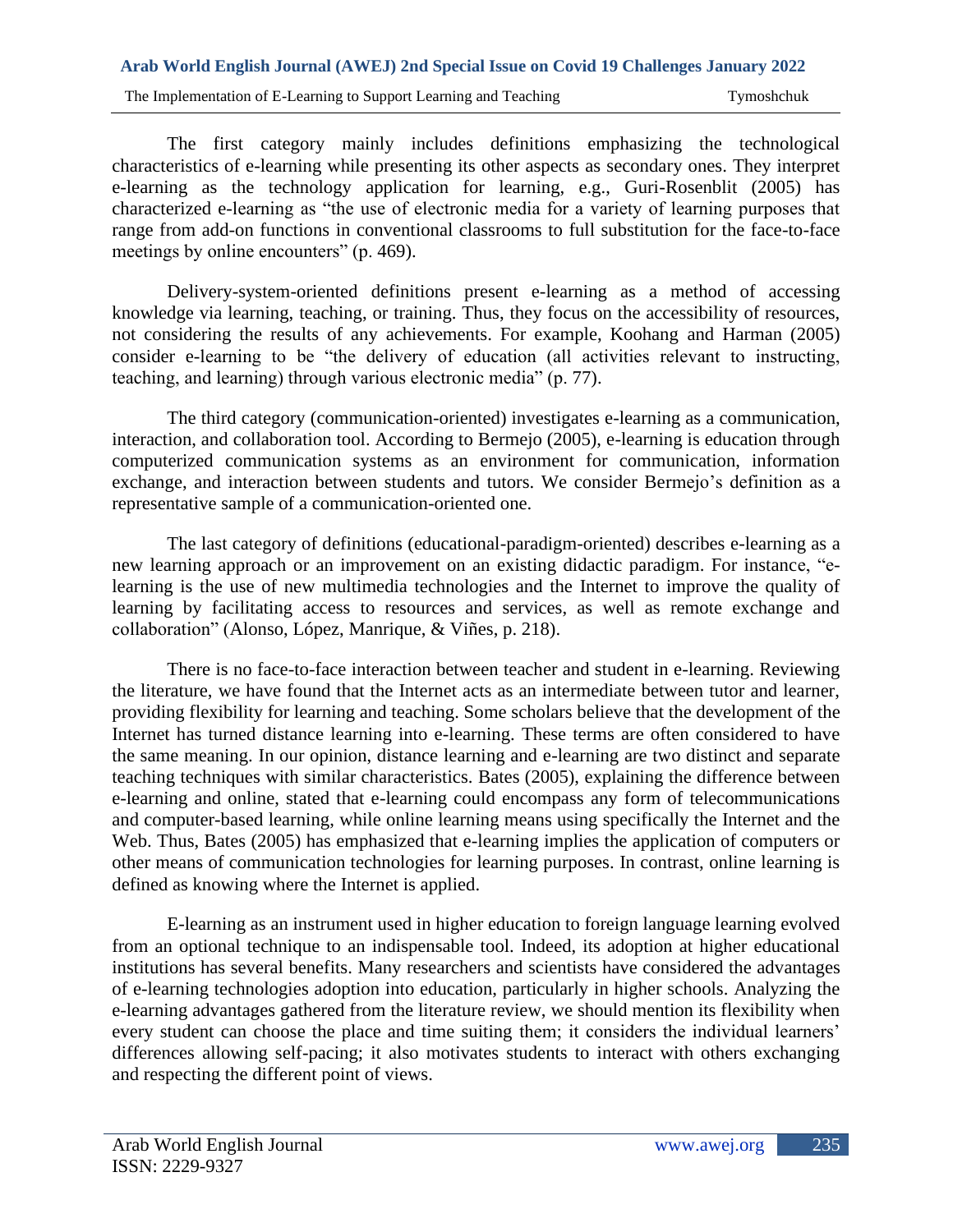# **Arab World English Journal (AWEJ) 2nd Special Issue on Covid 19 Challenges January 2022**  The Implementation of E-Learning to Support Learning and Teaching Tymoshchuk Tymoshchuk

According to Akturk and Gulsecen (2017), e-learning positively affects language study outcomes. Scholars focus on the unquestionable significance of distance language learning programs as they allow the learners to develop and enhance the four language skills, i.e., reading, listening, writing, and speaking. They are convinced that listening to records is far more critical and influential than text reading. An excellent combination of both activities is still a much more reliable learning technique as listening is one of the essential components in language learning. Cai (2012) has proved that e-learning improves both teaching and learning efficiency liberating the heavy labor of teachers and enabling students to master English as soon as possible. According to Chinese scientists, e-learning turns the pedagogical strategies to be studentcentered ones, focusing on improving listening comprehension and ability of expression. Thus, language acquisition depends on the student's constant practice. Therefore, e-learning counts lots of advantages in terms of foreign language learning.

However, some scientists have also named lots of e-learning drawbacks. They consider getting only theoretical knowledge the most crucial disadvantage of e-learning. As a result, learners have learned without applied practical skills (Maatuk, Elberkawi, Aljawarneh, et al., 2021). According to Arkorful and Abaidoo (2014), not all fields or disciplines can employ elearning in education. The scholars have argued this technique is more appropriate in social science and humanities.

The other obstacle for e-learning is the absence of personal interaction between learners and educators. According to Solak and Cakir (2015), "the application of distance learning system to foreign language teaching is a great challenge because the greatest problem is the lack of faceto-face communication among peers and their teachers" (p. 109). However, other scholars are convinced this direct interaction can be easily provided by different telecommunication tools allowing students to keep in touch with their teachers (Laachir, 2019). Mohammadi, Ghorbani, and Hamidi (2011) have mentioned that some people are not capable of using technology effectively, which hinders its importance in learning. Thus, it is obligatory to have the adequate technical knowledge to use the technological devices correctly during e-learning; the lack of this knowledge may negatively affect the learning outcomes.

In times of pandemic, many researchers devoted their works to EFL e-learning and its peculiarities because nowadays, it has become an integral part of the educational system (Alsuhaibani, 2021; Alwazna, 2021; Mahyoob, 2020;). Some papers have also focused on the learners' attitudes towards distance EFL e-learning. Therefore, Benadla and Hadji (2021) investigated the affective attitudes of EFL students towards distance learning assisted with Moodle Platform during the Coronavirus; Layali and Al-Shlowiy (2020) analyzed students' perceptions of e-learning for ESL/EFL, benefits of e-learning for ESL/EFL, and drawbacks of elearning for ESL/EFL in Saudi universities; Sinaga and Pustika (2021) explored the attitude of vocational high school student's understudies toward the execution of Moodle as cooperative learning in learning an English subject during the Covid-19 pandemic.

The researchers argue that "e-learning is considered as an applicable approach in EFL education that enhances reliable language practices, motivates the learners and teachers, provides the opportunity of anywhere and anytime education, and reduces the students' anxiety and costs." (Rahim & Chandran, 2021, p. 63). Unfortunately, Ukrainian scholars have done very few e-learning applications for teaching English as a foreign language. Insufficient research on e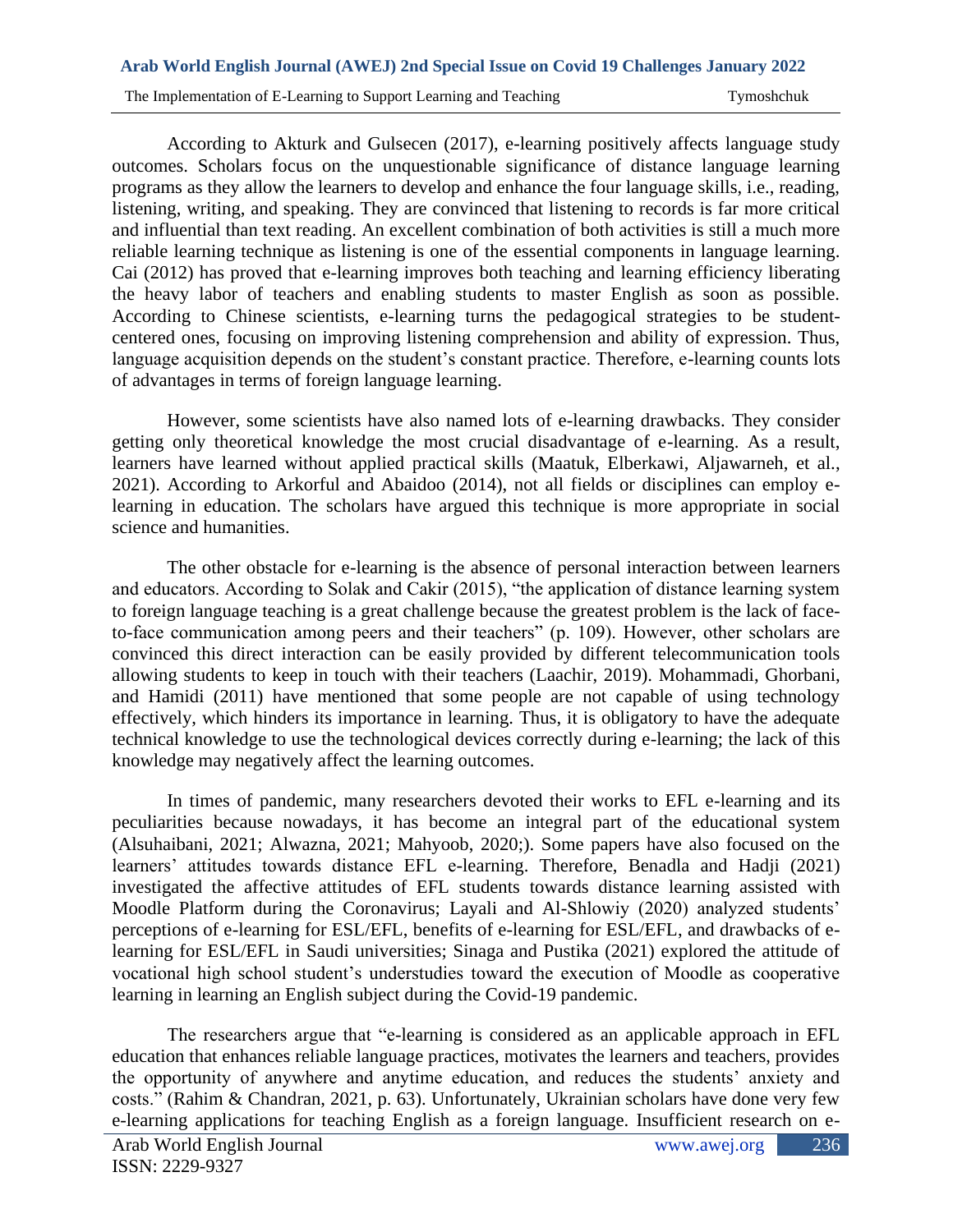learning in foreign languages and learners' attitudes towards it in Ukrainian universities has led to the choice of the research topic.

# **Methods**

We have used theoretical methods to analyze scientific literature on teaching English as a foreign language (EFL), e-learning, distance learning and teaching, advantages and disadvantages of e-learning. The scientific information was obtained from authentic websites, research articles, and official reports. The descriptive-analytical method was also used for our study. An online survey was conducted at Vinnytsia Institute of Trade and Economics, which is a regional subdivision of Kyiv National University of Trade and Economics, one of the most potent educational institutions of Ukraine, in May 2021. We used online tools and techniques to obtain data and analyzed it using computer-aided software, and the results of the study were interpreted using texts and numerical information.

## *Participants*

The study population was selected in a non-probabilistic way. The first-, and second-year students of the Vinnytsia Institute of Trade and Economics of Kyiv National University of Trade and Economics (VITE KNUTE, Ukraine) were under the research. Their total number was 35 students (Philology, Germanic languages, and literature (including translation), first foreign language – English).

# *Research Procedures*

We have used a questionnaire to collect quantitative data. It was created using Google Forms and sent private messages using Viber Messenger to get as many responses as possible. Firstly, we have collected some demographic information, the respondents were required to determine their gender (Male / Female) and age choosing one of the six available choices: "18", "19", "20", "21", "22", and "23". Other questions were related to applying electronic tools aimed at foreign language learning (English). The choices differ depending on their nature and requirements. We measured some questions using a Likert-scale survey, we had either the four items, i.e., "always", "usually", "sometimes" and "never" or the items related to the learner's agreement, i.e., "strongly agree", "agree", "disagree", and "strongly disagree". Some other questions enable the students to choose more than one option. We mean questions investigating the different language skills developed by e-learning during the process of foreign language learning. The questionnaire has been created, using Google Forms, and administered online in a randomized and equal way to the students of VITE KNUTE.

#### **Results**

This section presents the findings of the gathered data and the obtained results analysis.

Figure one represents the percentage of participants' gender; the participation of Females and Males in the questionnaire is not equal, with a difference of 60 % in favor of females. However, this figure corresponds to the contingent of students majoring in philology.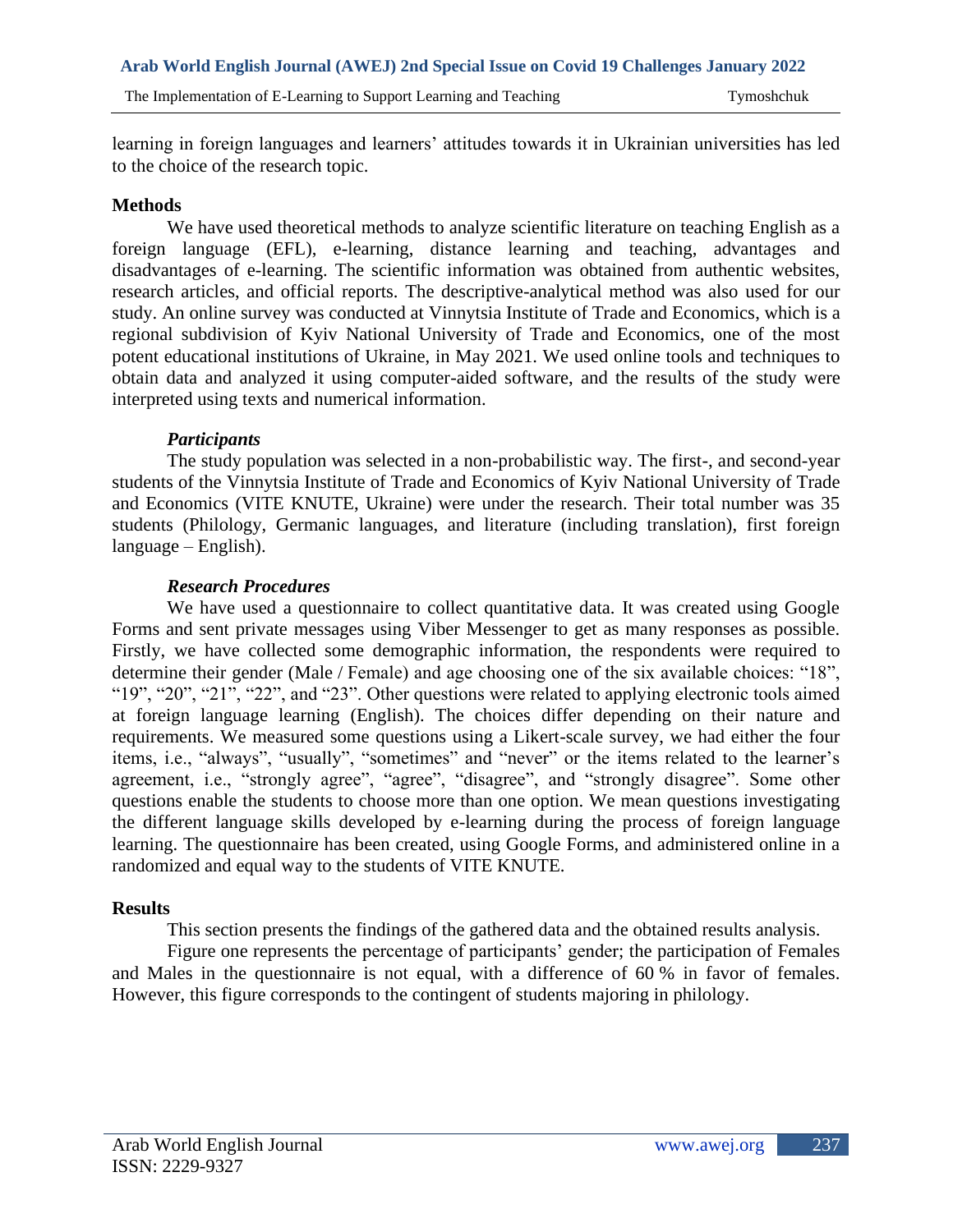



*Figure 1.* Percentage of participants' gender

We also asked the students about their age. The most significant part of the participants is aged 18, with 13, ratings 37.1 % of the population. Those who are aged 19 got the total number of 10 and scored the percentage of 28.6 %, nine twenty-years-old students (25.7 %) took part in the survey whereas only three participants (8,7 %) were older than 20 (Figure two).



*Figure* 2. Percentage of participants' age

Thirty-five respondents (100 %) have answered that they use electronic tools for learning purposes. The majority of students (51.4 %) have claimed that they sometimes use electronic means for learning purposes. The total percentage of those who claimed to always use e-tools for learning goals is 45.7 %. Amazingly, only one participant has chosen the item "Usually". These results indicate that e-tools are frequently used by learners to facilitate their learning process (Figure three).



*Figure 3.* E-learning tools usefulness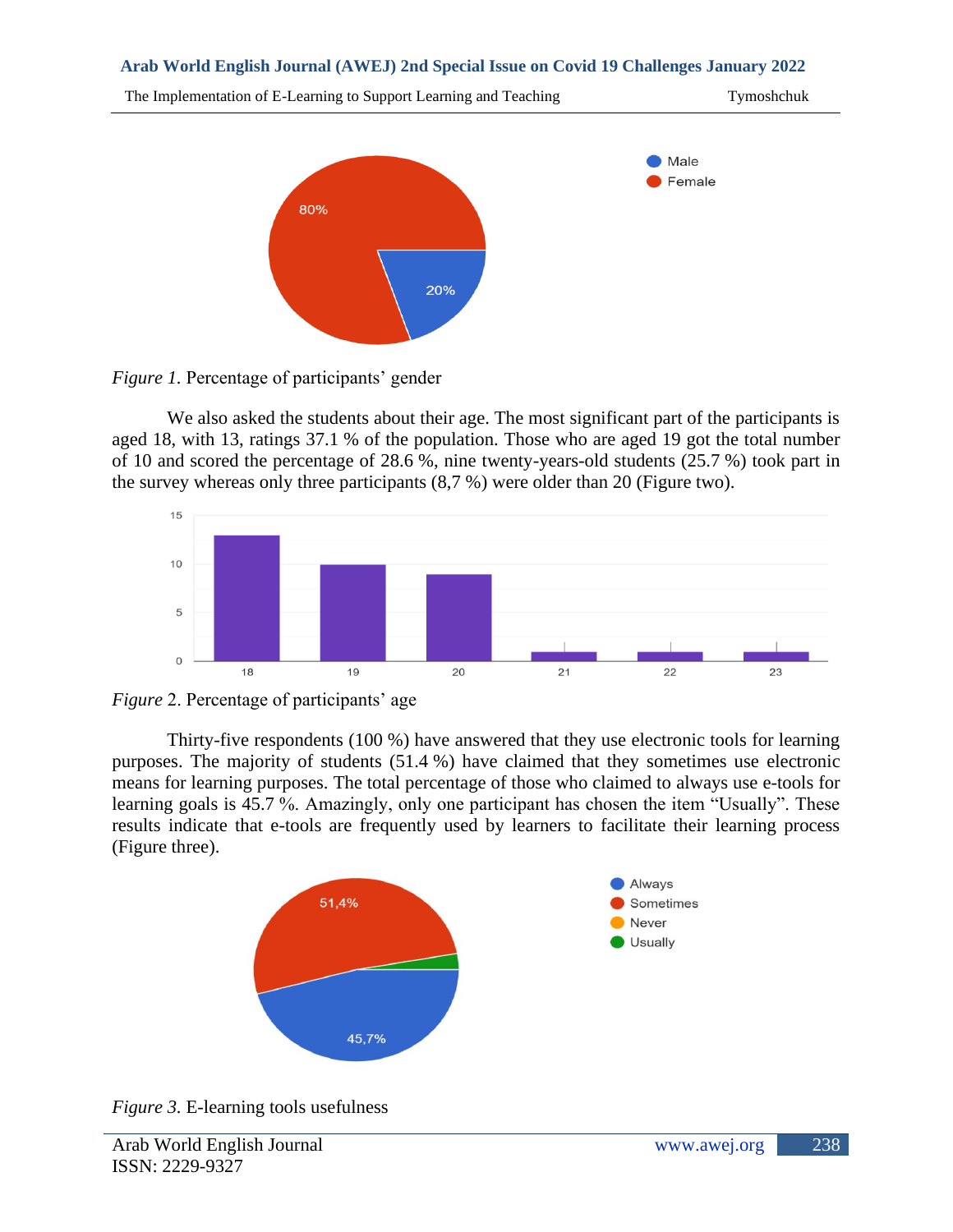The Implementation of E-Learning to Support Learning and Teaching Tymoshchuk Tymoshchuk

Figure four shows respondents' answers whether learning via e-tools is comfortable. The item "Sometimes" has taken the most significant part with a total of 20 participants and at the percentage of 57.1 % of the population, followed by the item "Always" with a total of 9 students (25.7%). The least scored thing is "Usually", with a 17.1% percentage. The obtained data indicate that learning via e-tools is considered comfortable.



# *Figure 4.* E-learning convenience

Figure five demonstrates the students' responses if they enjoy being online learners. Participants had choices ranging from "Always" to "Never." Sixteen of the respondents who ticked 'Always' constitute 45.7 % of the population; 15 (42.9 %) of them indicate that they sometimes enjoy learning online; three (8.6 %) of the respondents' choice went to the option "Usually" whereas only one respondent has claimed that they never enjoy learning online with a total of 2.9%.





According to Figure six data, 14 (40 %) students have ticked "No" as they prefer traditional learning strategies over e-learning. Ten (28.6 %) respondents could not choose between the two options and have explained that both approaches are crucial. Seven respondents representing 20 % of the population said that sometimes they prefer e-learning to traditional ways of learning. Four respondents have ticked "Yes", answering if online knowledge is preferable to conventional education.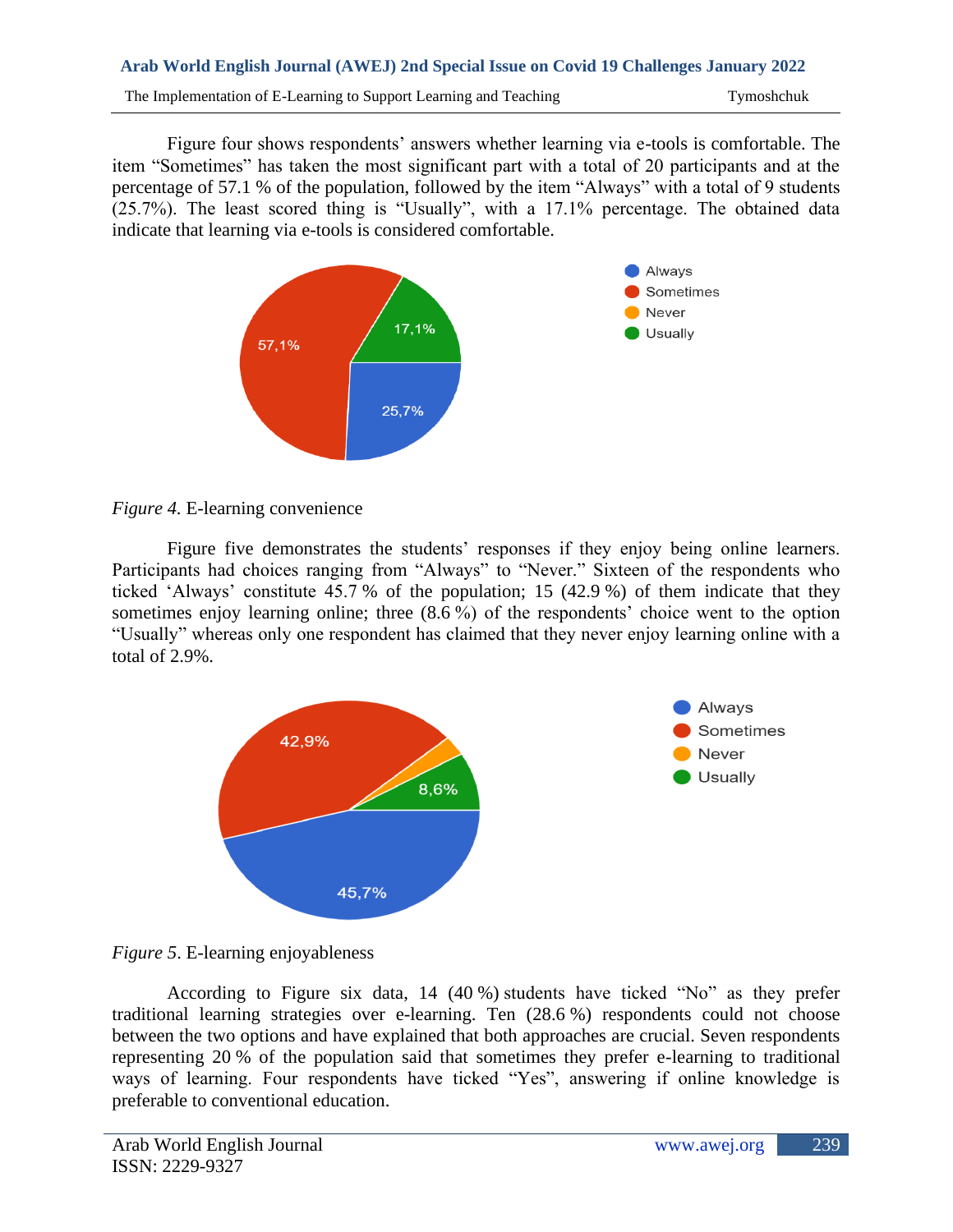The Implementation of E-Learning to Support Learning and Teaching Tymoshchuk Tymoshchuk



*Figure 6.* Online learning is preferable to traditional learning

According to figure seven, the items "Agree" and "Strongly Agree" were the most frequent responses that scored the percentages of 71.4 % and 20 %, respectfully. However, three respondents (8.6 %) disagreed that e-learning is an essential means of foreign language learning. It indicates that e-learning is significantly adapted by the learners due to its importance in improving the quality of foreign language learning.



*Figure 7*. E-learning is an essential means of Foreign Language Learning

Multiple items were raised to investigate the e-learning techniques used by learners during English as a foreign language learning. This section enables the participant to select as many items as they need. According to Table one data, social media ranked first with a total of 28 respondents (80 %), followed by collaborative learning, with 25 respondents representing 71.4 % of the population. Twenty respondents (57.1 %) went for the game-based education, and 17 students (48,6 %) were for video conferencing, and virtual classes, and simple e-learning resources (e-lessons or online books). E-learning communities or websites are the least used elearning technique by the participants.

| E-learning techniques used by EFL learner                          | Frequency | Percentage |
|--------------------------------------------------------------------|-----------|------------|
| Social media                                                       | 28        | 80 %       |
| Collaborative learning (blogs, chats, online discussions)          | 25        | 71.4 %     |
| Game-based learning                                                | 20        | 57.1 %     |
| Video conferences/Virtual classes                                  |           | 48.6 %     |
| Simple E-learning resources (E-lessons or online books)            |           | 48.6 %     |
| E-learning communities or websites (Khan Academy, Coursera, TedEd) |           | 34.3 %     |

Table 1. *E-learning methods online EFL learners use*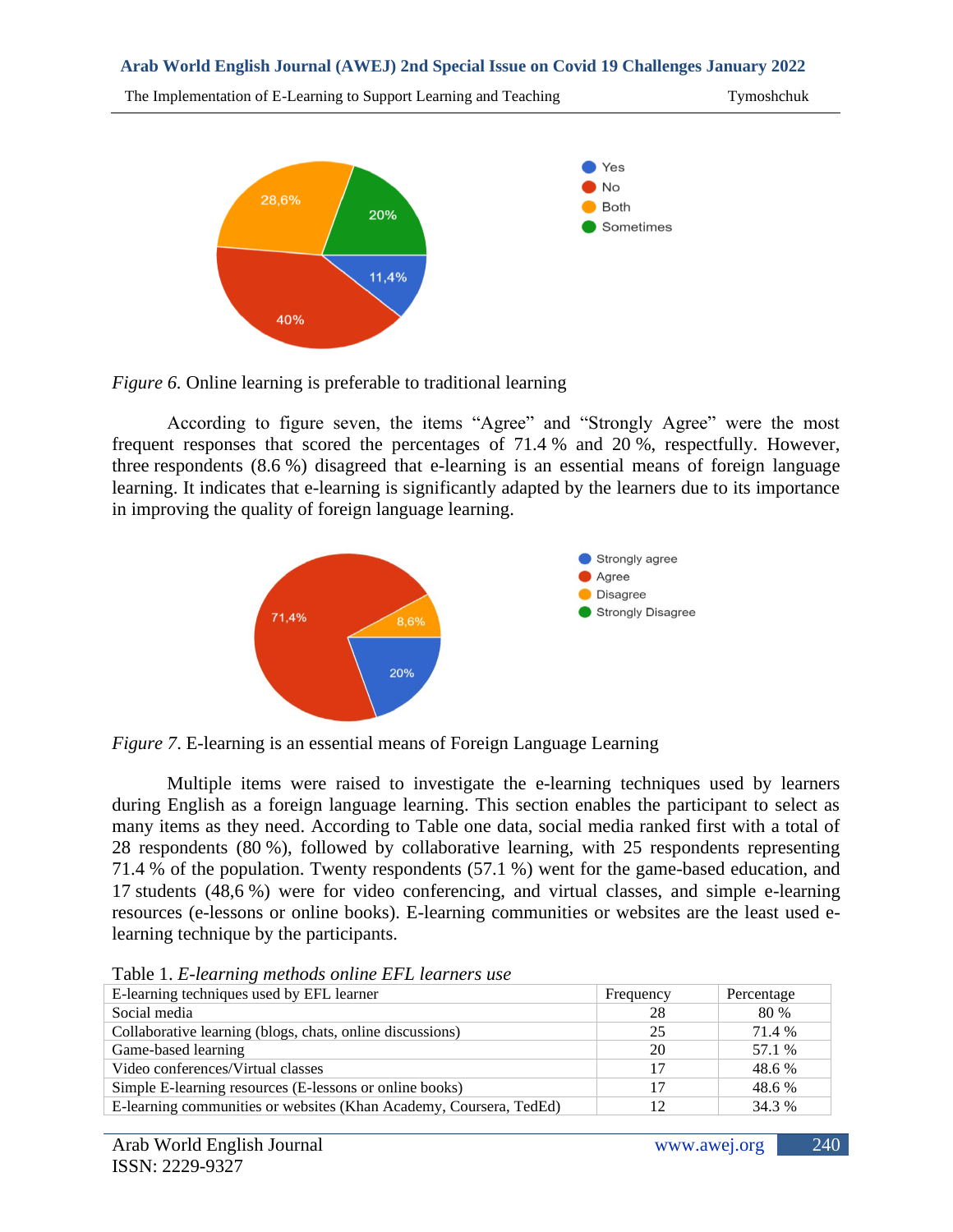The next question that participants had to respond to was also with multiple choices, and it aims at investigating e-learning contribution to effective foreign language learning. According to collect quantitative data (Table two), the two items have been selected the most (with 19 respondents for each), one thing was related to necessary thinking skills where respondents have noted that e-learning has enabled them to develop their critical thinking skills, the other item was that e-learning has helped them expand their vocabulary and enhance their writing skills. 17 respondents (48.6 %) have admitted the possibility for the learners to learn anytime and anywhere as long as they hold the excellent technological material. The item that investigates whether e-learning allows the learners to be engaged easily in language knowledge and enjoyably gain information was also an option selected by 42.9 % of respondents (15 students). Ten students (28.6 %) mentioned about the positive impact of e-learning on their communication skills. 25.7% (nine students) have agreed that e-learning has helped them improve their pronunciation in effortless ways. The next item related to the role of e-learning in developing problem-solving skills was selected by 17.1% of the respondents (six students). The last option was "None of these", which was chosen by three respondents out of 35 (8.6 %).

| <b>Statement</b>                                                           | Frequency | Percentage |
|----------------------------------------------------------------------------|-----------|------------|
| By using E-learning, I could quickly develop critical thinking skills.     | 19        | 54.3 %     |
| By E-learning, I could expand my vocabulary and enhance my writing         | 19        | 54.3 %     |
| skills.                                                                    |           |            |
| It enabled me to access information and knowledge whenever $\&$ wherever I | 17        | 48.6 %     |
| was.                                                                       |           |            |
| It enabled me to engage in knowledge easily and enjoyable gain             | 15        | 42.9 %     |
| information.                                                               |           |            |
| It helped me to improve my communication skills.                           | 10        | 28.6 %     |
| My pronunciation has much improved in effortless ways.                     | 9         | 25.7 %     |
| E-learning has helped me to improve my problem-solving skills.             | 6         | 17.1%      |
| None of these                                                              | 3         | 8.6 %      |

Table 2. *E-learning contribution to effective foreign language learning*

The last question was aimed to measure the students' satisfaction with the e-learning application in foreign language learning. According to research data (Figure eight), 71.4 % (25 participants) of the population are confident with e-learning. 22.9% of the respondents (eight students) have expressed the highest level of satisfaction. In contrast, only two participants (3.7 %) out of 35 have expressed their dissatisfaction with e-learning in improving their foreign language learning level.



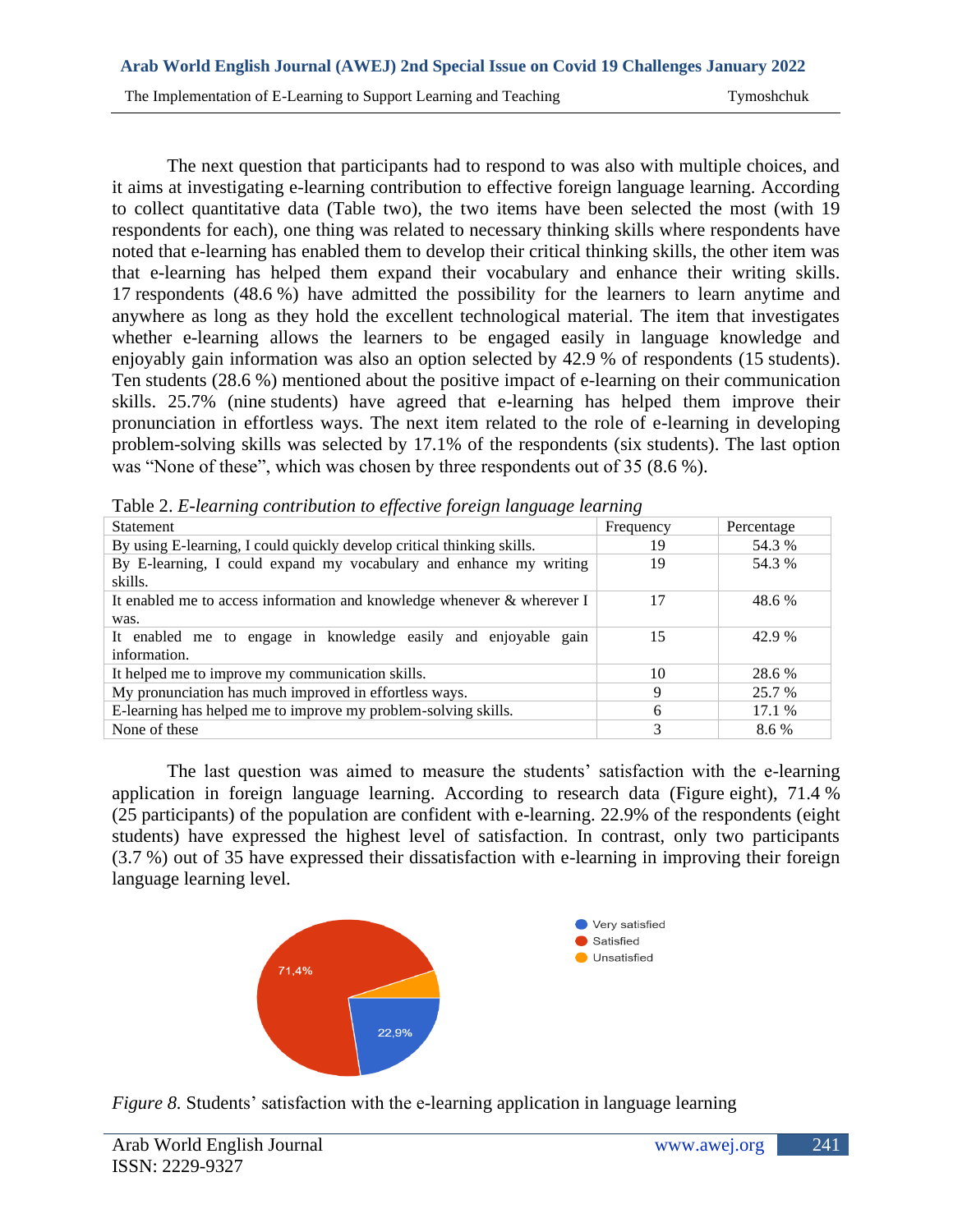## **Discussion**

We have found that students consider e-learning an essential and enjoyable way of learning; they also prefer it over traditional education. Many students are convinced e-learning is a vital means of foreign language mastering. According to the respondents' answers survey, elearning is both valuable and practical learning tool because it allows them to be comfortable during learning as virtual learning environments enable learners to continue their study at their own pace and time. The learners have also noticed that they use diverse strategies varying from simple resources to more complicated ones. The e-books, social media, virtual classes, virtual conferences, e-learning communities, and websites, as well as collaborative learning using forums, chats, and online discussions, have been applied. Analyzing e-learning contribution to foreign language learning, students have mentioned many skills they could improve, i.e., critical thinking, problem-solving, communication, and writing skills. They have also developed their pronunciation by watching videos and hearing native speakers' pronunciation and expanding their vocabulary knowledge.

The last question of the questionnaire (Are you satisfied with the use of e-learning in language learning?) was used to provide objective scientific data. Thus, students are primarily confident with e-learning in foreign language learning which responds ideally to the question related to students' attitudes. Using technology for teaching and learning has become part and parcel for students.

These results coincide with those obtained in similar research by Rahim and Chandran (2021). They also agree with Layali and Al-Shlowiy (2020) as students' perceptions were in favor of e-learning for ESL/EFL universities, "the researchers call for its adoption as the only viable means of learning, with documented benefits and marginal drawbacks, that is favored by students at such world pandemic's time" (p. 106). The research conclusions align with Pylypenko and Kozub (2021), in part "the Ukrainian education system has a positive tendency of development, demonstrates readiness to distance education, and increases the level of professional and pedagogical competence of university teachers" (p. 382). Thus, e-learning suggests new ways of learning when the learner plays an active role and emphasizes independent, flexible and collaborative learning. As far as collaborative learning was mentioned, we should add that virtual classrooms help students gain a sense of collaboration and share knowledge and opinions with other students from their own country worldwide as e-learning tools have no borders.

# **Conclusion**

The study aims to analyze e-learning application in foreign language learning in Ukrainian higher education, to research standard techniques used in foreign language learning and the student's attitude towards them, and their impact on language learning. The research has revealed the efficiency of e-learning implementation and proved it to be an innovative change in teaching and learning a foreign language in high school. The outlined methodological characteristics of e-learning are its flexibility, individualization, and differentiation of the learning process.

The study found that learners consider e-learning an essential and enjoyable way of learning; they also prefer it over traditional education. Implementation of innovative pedagogical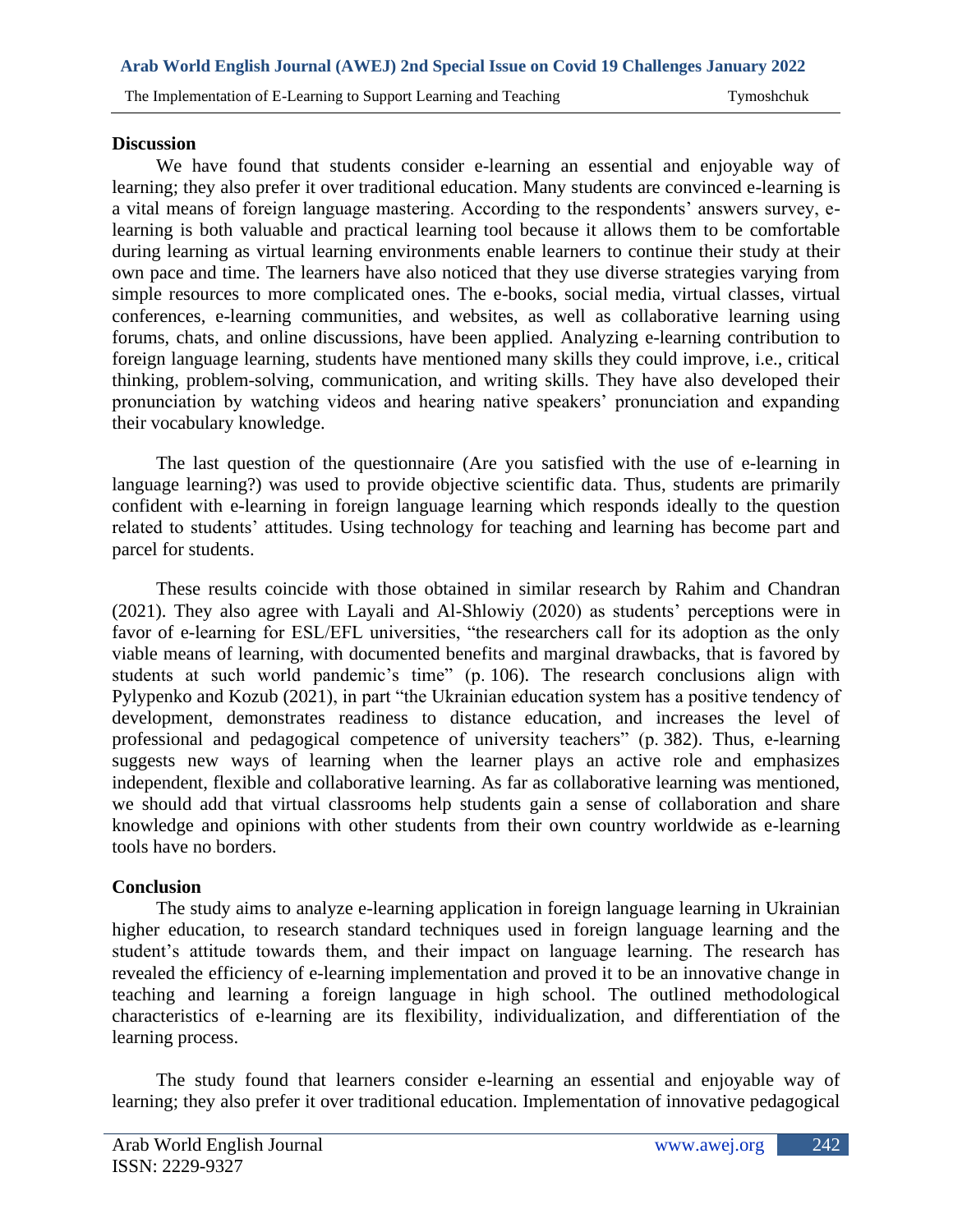technologies and techniques at the foreign language classes have increased the foreign language proficiency of students, providing the best conditions for gaining listening and reading skills, increased motivation for learning, promoted personal development of students, made the teaching process student-oriented. Analyzing e-learning contribution to foreign language learning, students have mentioned many skills they could improve, i.e., critical thinking, problem-solving, communication, and writing skills. They have also developed their pronunciation by watching videos and hearing native speakers' pronunciation and expanding their vocabulary knowledge.

E-learning forms are the most effective and farsighted method among modern learning practices. Thus, lots of Ukrainian and educational foreign institutions consider e-learning to be the first vital step to have a high education quality.

We suggest further studies to find out the teachers' views and experiences towards English language e-teaching during the pandemic.

# **About the author:**

**Nataliia Tymoshchuk** Ph.D. in Philology, Associate Professor at the Department of Foreign Philology and Translation, VITE KNUTE, Vinnytsia, Ukraine. Her research interests include linguistics, e-learning, mind-mapping, flipped classroom, methodology of teaching foreign languages, blended learning.<https://orcid.org/0000-0001-5638-5825>

## **References**

- Alonso, F., López, G., Manrique, D., & Viñes, J. M. (2005). An instructional model for webbased e-learning education with a blended learning process approach. *British Journal of Educational Technology*, *36*(2), 217-235.
- Alsuhaibani, Z. (2021). Saudi EFL Students' Use and Perceptions of Blackboard Before and During Online Learning amid COVID-19. *Arab World English Journal (AWEJ) Special Issue on CALL (7)*. 22-37. DOI:<https://dx.doi.org/10.24093/awej/call7.2>
- Alwazna, R. Y. (2021). Teaching Translation during COVID-19 Outbreak: Challenges and Discoveries. *Arab World English Journal, 12* (4) 86-102. DOI: <https://dx.doi.org/10.24093/awej/vol12no4.6>
- Arkorful, V., & Abaido N. (2014). The role of e-learning, advantages and disadvantages of its adoption in higher education. *International Journal of Education and Research*, *12*(2), 397-410.
- Aktürk, C., & Gulsecen, S. (2017). Foreign Language Education and E-Learning. *GLOKALde*, *3*(1), 40-50.
- Bates, A. T. (2005). *Technology, e-learning and distance education* (2nd ed.). Routledge. Retrieved from: [https://www.amazon.com/Technology-learning-Distance-Education-](https://www.amazon.com/Technology-learning-Distance-Education-Routledge/dp/0415284376.%20p.%2023)[Routledge/dp/0415284376. p. 23.](https://www.amazon.com/Technology-learning-Distance-Education-Routledge/dp/0415284376.%20p.%2023)
- Benadla, D., &Hadji, M. (2021). EFL Students Affective Attitudes towards Distance E-Learning Based on Moodle Platform during the Covid-19the Pandemic: Perspectives from Dr. MoulayTahar University of Saida, Algeria. *Arab World English Journal (AWEJ) Special Issue on Covid 19 Challenges (1)*. 55-67. DOI:<https://dx.doi.org/10.24093/awej/covid.4>
- Bermejo, S. (2005). Cooperative electronic learning in virtual laboratories through forums. *IEEE Transactions on Education*, *48*(1), 140-149. DOI: <https://doi.org/10.1109/TE.2004.837045>